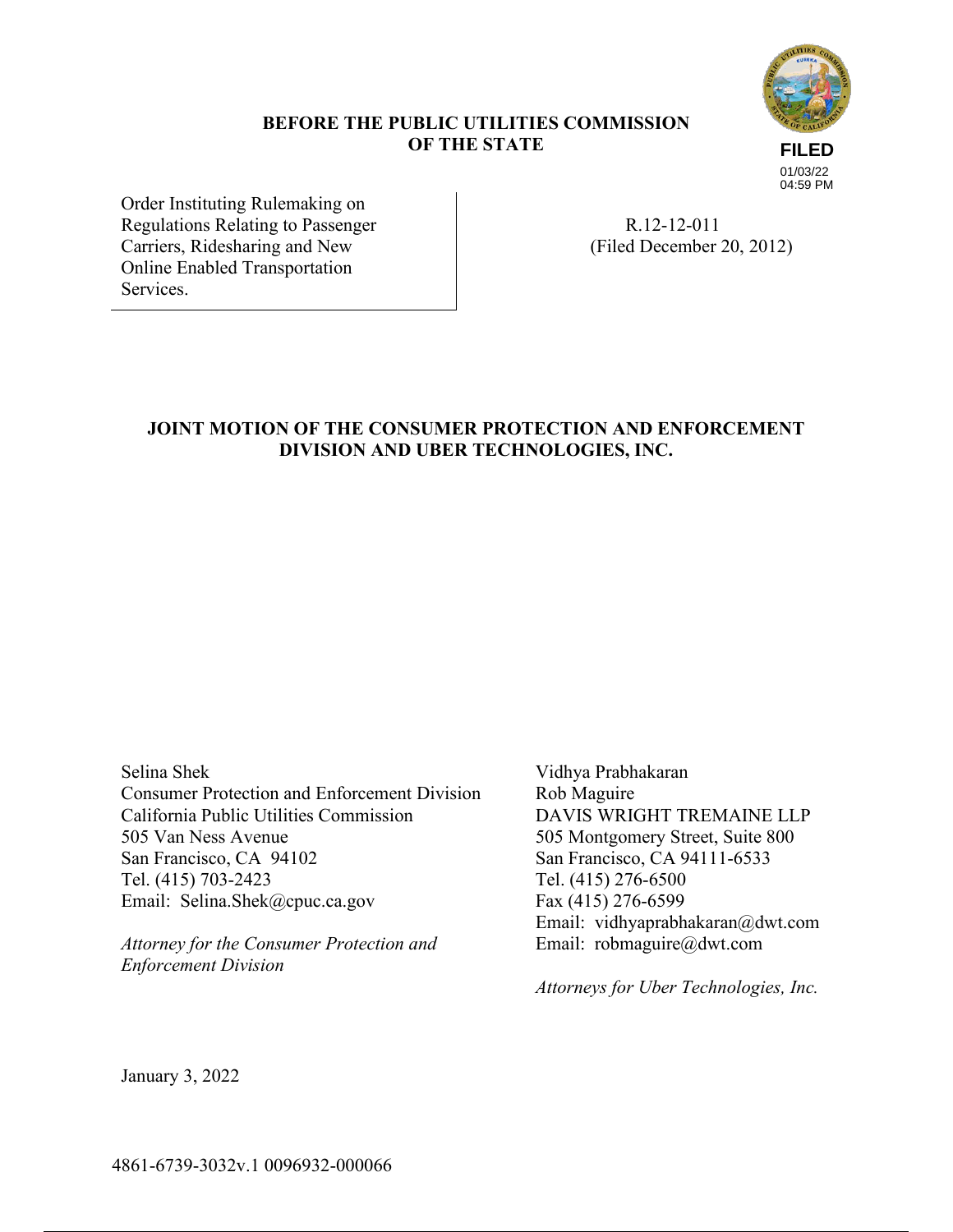### **BEFORE THE PUBLIC UTILITIES COMMISSION OF THE STATE OF CALIFORNIA**

Order Instituting Rulemaking on Regulations Relating to Passenger Carriers, Ridesharing and New Online Enabled Transportation Services.

 R.12-12-011 (Filed December 20, 2012)

## **JOINT MOTION OF THE CONSUMER PROTECTION AND ENFORCEMENT DIVISION AND UBER TECHNOLOGIES, INC.**

### **I. INTRODUCTION**

Pursuant to Rule 11.1 of the California Public Utilities Commission's ("Commission") Rules of Practice and Procedure ("Rules") and Section D.1 of the Settlement Agreement Between the Consumer Protection and Enforcement Division ("CPED"), Uber Technologies, Inc. ("Uber"), and the Rape, Abuse & Incest National Network, Inc. ("RAINN") ("Agreement") approved in Decision ("D.") 21-12-003, CPED and Uber (collectively the "Parties") file this joint motion requesting the Commission require all Transportation Network Companies ("TNCs") to (1) release public versions of previously filed TNC annual reports kept confidential by the Commission pursuant to Decision 13-09-045, footnote 42, and (2) follow the requirements of GO 66-D to keep any portion of those previously filed TNC annual reports confidential.

#### **II. BACKGROUND**

In D.13-09-045 the Commission adopted specific safety requirements and regulatory requirements for the TNC industry, including a requirement that each TNC file an annual report with data covering TNC trips by zip codes, driver suspensions/violations, passenger complaints,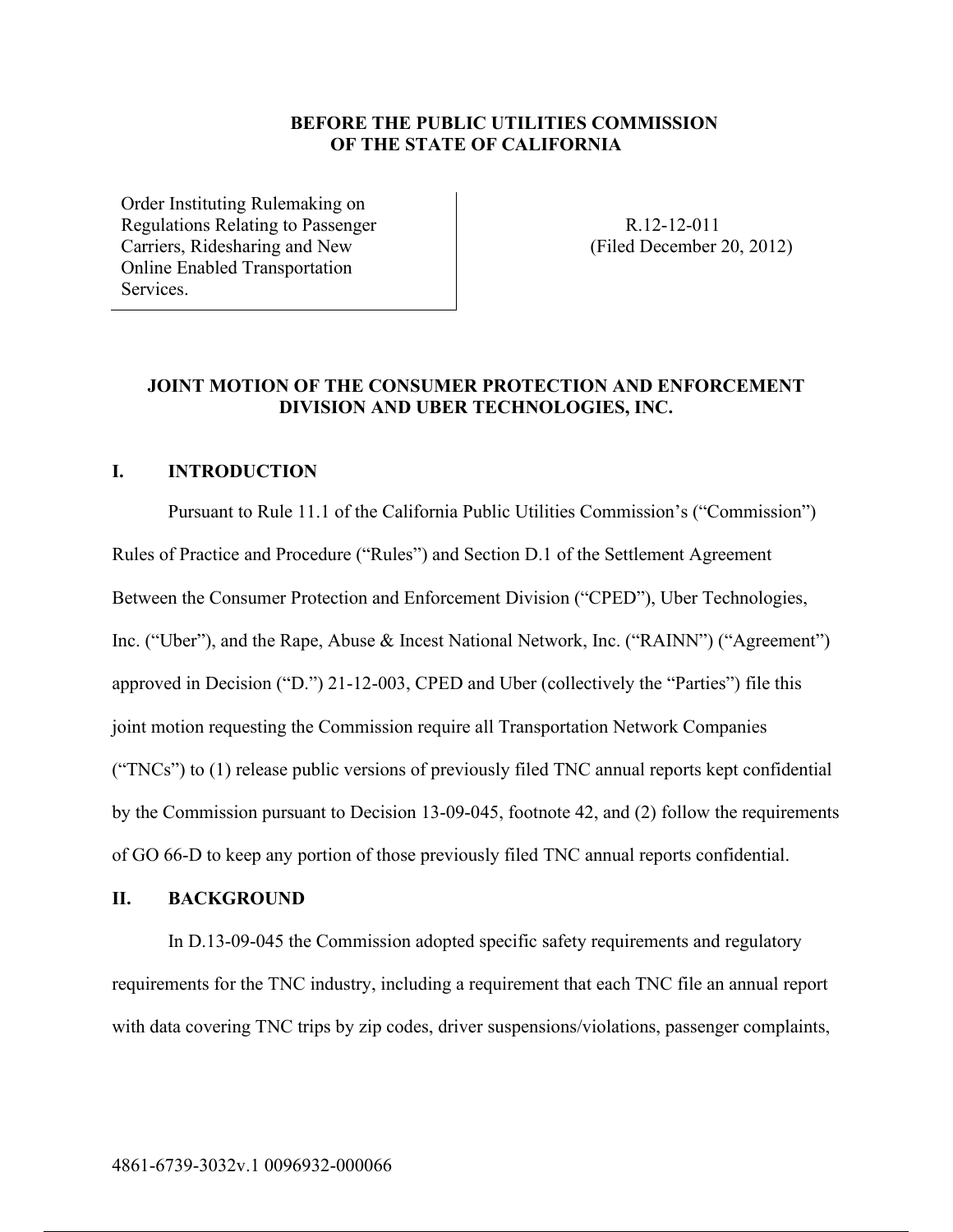traffic and accident information, and requests and compliance with accessible vehicles.<sup>1</sup> Pursuant to footnote 42 of that decision, the Commission permitted these annual reports to be submitted confidentially.

In D.20-03-014, the Commission found "there have been three important developments that have caused this Commission to conduct a fresh consideration of whether any of the information required by the annual reports should be confidential and protected from public disclosure: (1) lack of viable competition in the TNC industry; (2) the Commission's adoption of stricter standards for establishing a claim of confidentiality; and (3) the heightened public interest in obtaining unredacted TNC annual reports."<sup>2</sup> The Commission determined that, on a going-forward basis, the TNC annual reports will no longer be presumed to be confidential. Accordingly, footnote 42 was deleted.

In D.21-12-003, the Commission adopted the Agreement between the CPED, Uber, and

RAINN. Section D.1 of the Agreement provides:

1. *Motion to Waive Confidentiality of Prior Annual Reports.* As authorized by Decision 20-03-014, Uber and CPED agree to file a joint motion in Rulemaking 12-12-011 no later than 30 days after the adoption of this Agreement requesting that the CPUC require all TNCs to release public versions of previously filed TNC annual reports kept confidential by the CPUC pursuant to Decision 13-09-045, footnote 42 and follow the requirements of G.O. 66-D to keep any portion of those previously filed TNC annual reports confidential.

The Parties file this motion accordingly.

 $1$  D.13-09-045, p.29-33. The Commission ordered TNCs to submit annual reports to the Safety and Enforcement Division (now CPED) addressing various Regulatory Requirements including: 1) g. # of accessible vehicles requested and TNC compliance with those requests; 2) j. # of rides requested and accepted within each zip code; 3) k. # of drivers suspended or committed violations, list of zero tolerance complaints, and details of each accident or incident; and 4) l. hours and miles drivers spent working for the TNC.

 $2$  D.20-03-014, at 14. In D. 21-06-023, the Commission revised D.20-03-014 to remove "lack of viable" competition" as one of the considerations that led to its confidentiality determinations with respect to TNC annual reports.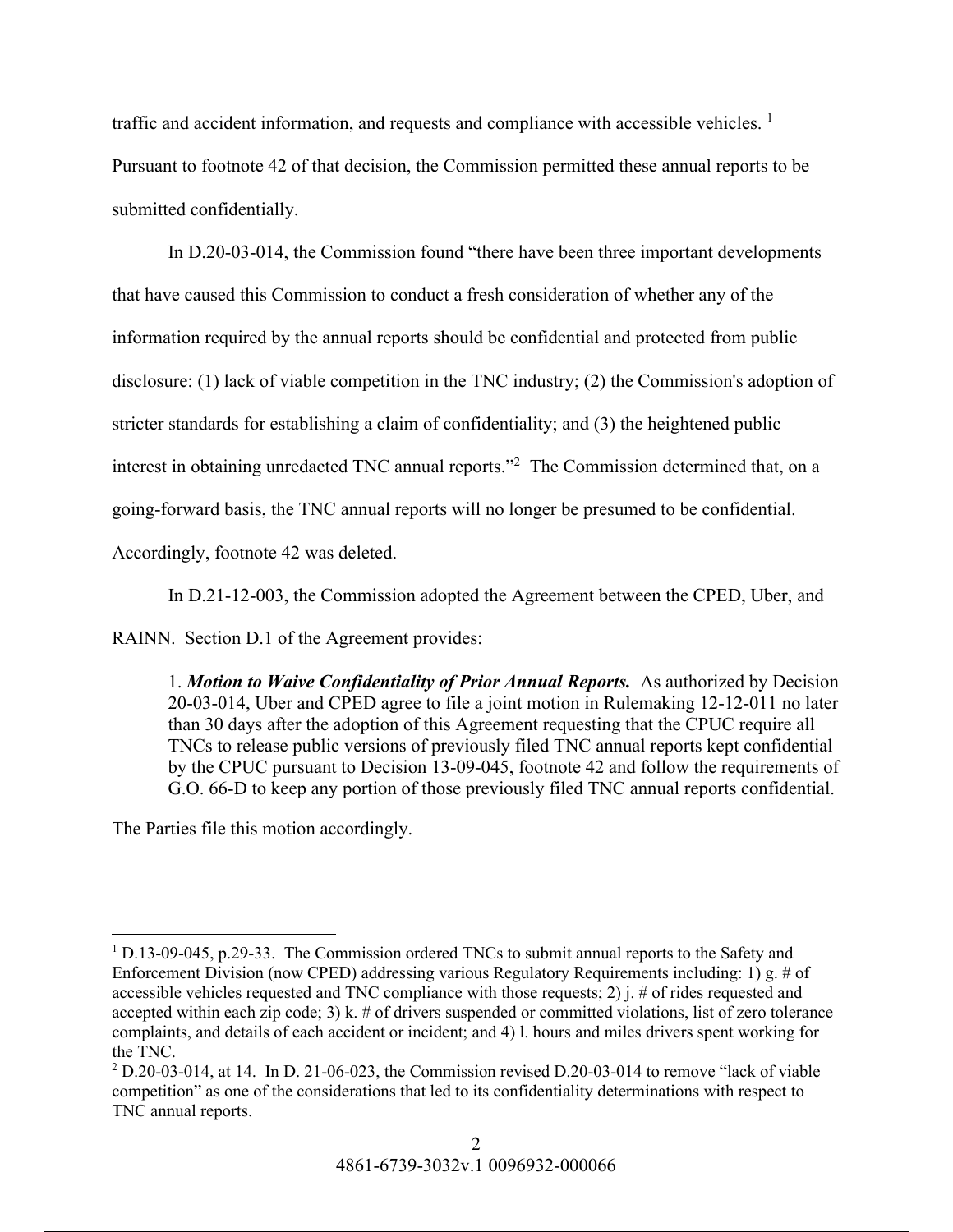#### **III. ARGUMENT**

## **A. Removing the Presumption of Confidentiality of Previously-Filed Annual Reports Is Consistent with the Commission's Recent Decision in D.20-03-014**

With the Commission's determinations in D.20-03-014, the Joint Parties argue the Commission should not view previously-filed TNC annual reports differently than future TNC annual reports. D.20-03-014 states that increasing transparency for the public on the TNC annual report data is helpful. For instance, D.20-03-014 describes: "The purpose behind the annual reports that each permitted TNC was ordered to submit was to give the Commission and the parties, a better understanding of each TNC's operations."<sup>3</sup>

The Commission also reasons in D.20-03-014 that TNC data can provide insight on the impacts on public safety, health, housing, land use, and in developing local regulations and policies, is important to provide to the public.<sup>4</sup> D.20-03-014 also notes that maintaining a presumption of confidentiality over the annual reports is not consistent with the Commission's stricter standards for establishing claims of confidentiality.<sup>5</sup> Lastly, D.20-03-014 removes the presumption of confidentiality over TNC annual report data as consistent with the public's right to access agency records under the California Constitution and the California Public Records  $Act<sup>6</sup>$ 

 Therefore, in light of the Commission's determination in Decision 20-03-014, the Parties request the Commission order all TNCs to release public versions of previously filed TNC annual reports, and specifically allow TNCs to follow the requirements of General Order 66-D to request confidential treatment of any portions of those previously filed TNC annual reports.

<sup>3</sup> D.20-03-014, p.13

<sup>4</sup> Id. at 27-28.

<sup>5</sup> Id. at 14 & 20-24.

<sup>6</sup> Id. at 3 & 10-14.